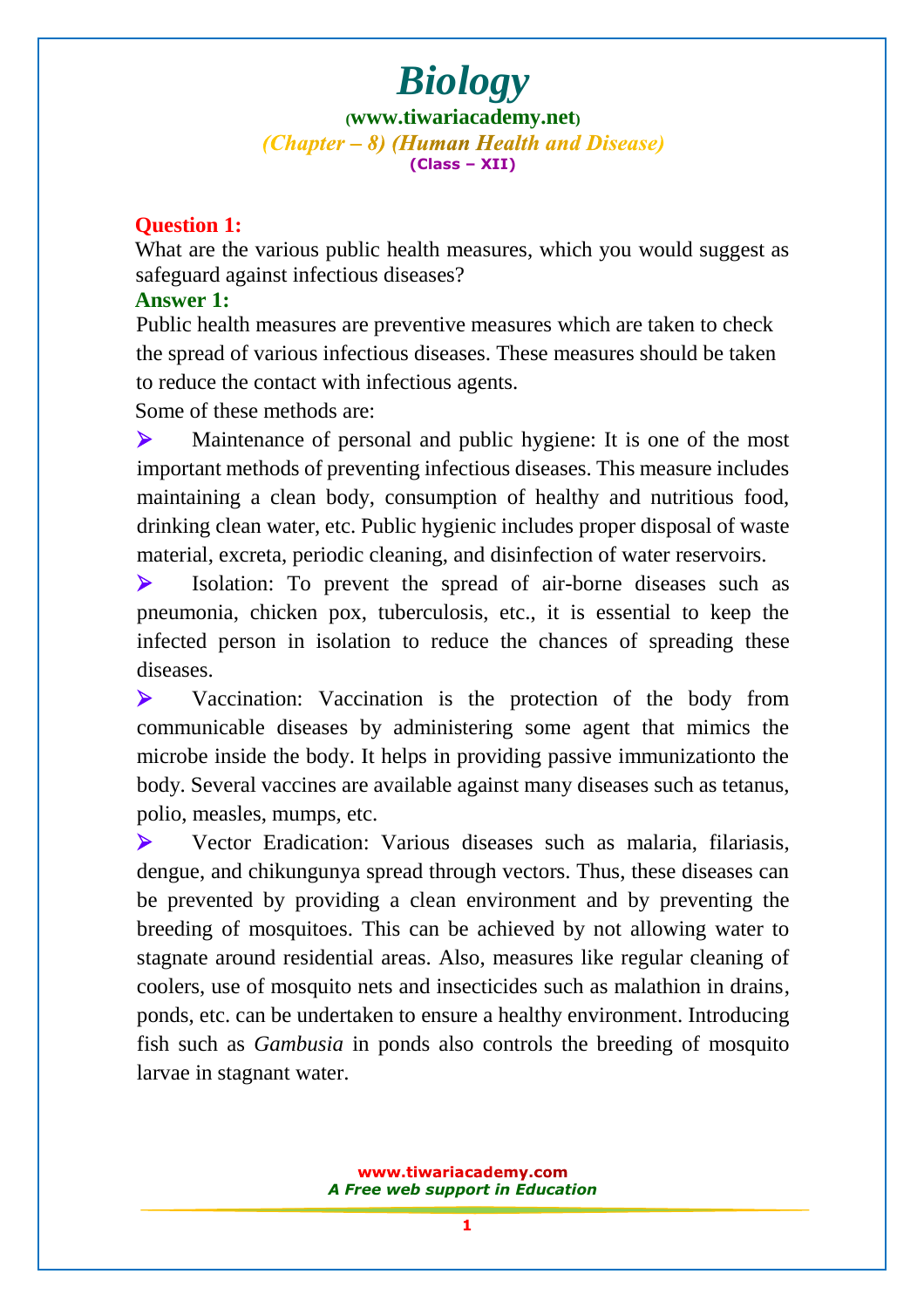### *Biology* **([www.tiwariacademy.net](http://www.tiwariacademy.net/))** (Chapter – 8) (Human Health and Disease) **(Class – XII)**

#### **Question 2:**

In which way has the study of biology helped us to control infectious diseases?

#### **Answer 2:**

Various advancements that have occurred in the field of biology have helped us gain a better understanding to fight against various infectious diseases. Biology has helped us study the life cycle of various parasites, pathogens, and vectors along with the modes of transmission of various diseases and the measures for controlling them. Vaccination programmes against several infectious diseases such as small pox, chicken pox, tuberculosis, etc. have helped eradicate these diseases. Biotechnology has helped in the preparation of newer and safer drugs and vaccines. Antibiotics have also played an important role in treating infectious diseases.

#### **Question 3:**

How does the transmission of each of the following diseases take place?

- **(a)** Amoebiasis
- **(b)** Malaria
- **(c)** Ascariasis
- **(d)** Pneumonia

#### **Answer 3:**

|       | <b>Disease</b>    | <b>Causative</b><br>organism          | <b>Mode of transmission</b>                                                                                                                                                 |
|-------|-------------------|---------------------------------------|-----------------------------------------------------------------------------------------------------------------------------------------------------------------------------|
| a.    | <i>Amoebiasis</i> | Entamoeba<br>histolytica              | It is a vector-borne disease that spreads<br>by the means of contaminated food and<br>water. The vector involved in the<br>transmission of this disease is the<br>housefly. |
| $b$ . | Malaria           | Plasmodium<br>sp.                     | It is a vector-borne disease that spreads<br>by the biting of the female <i>Anopheles</i><br>mosquito.                                                                      |
| c.    | <b>Ascariasis</b> | <b>Ascaris</b><br><i>lumbricoides</i> | It spreads via contaminated food and<br>water.                                                                                                                              |
| d.    | Pneumonia         | <b>Streptococcus</b><br>pneumoniae    | It spreads by the sputum of an infected<br>person.                                                                                                                          |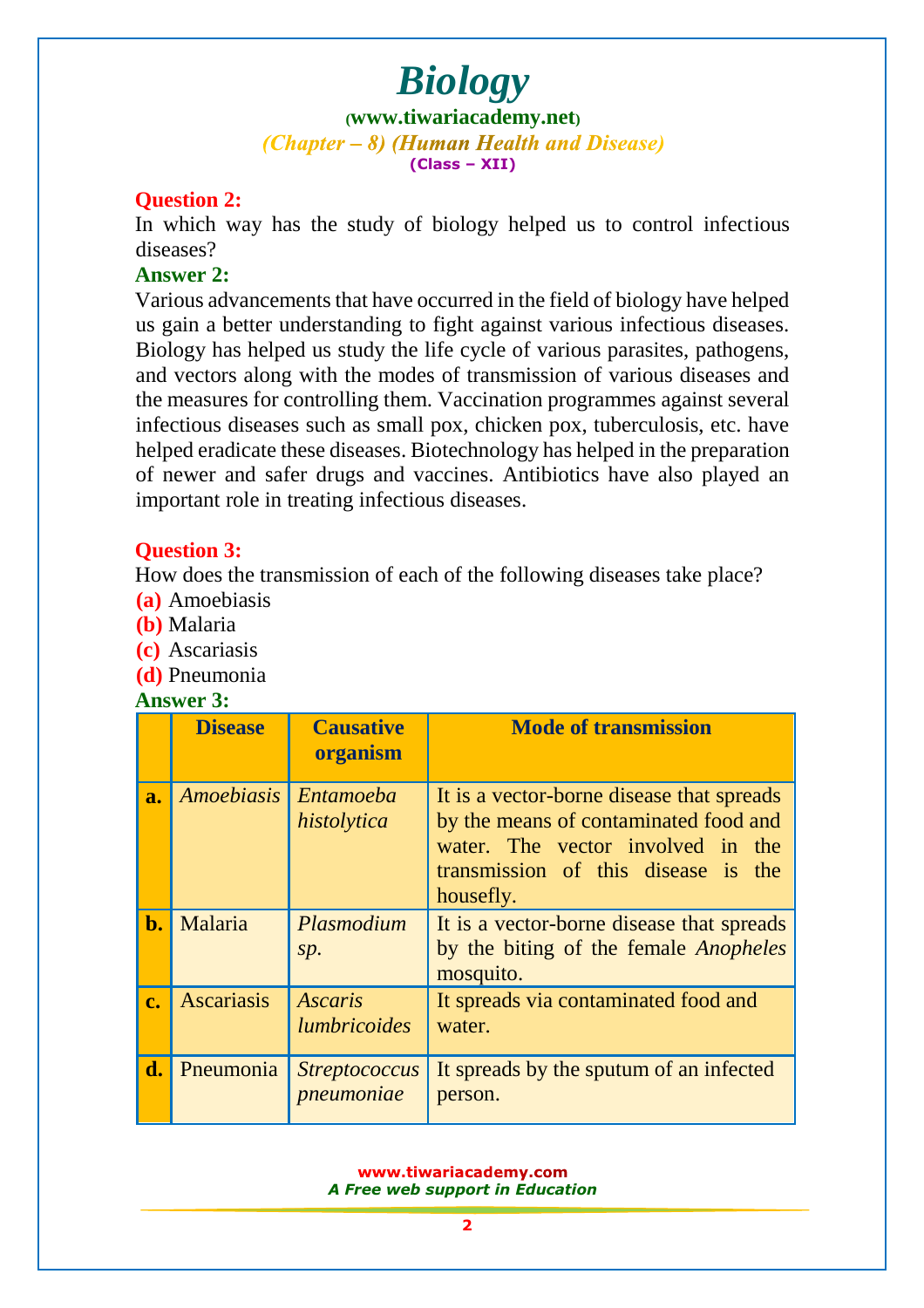**([www.tiwariacademy.net](http://www.tiwariacademy.net/))** (Chapter – 8) (Human Health and Disease) **(Class – XII)**

#### **Question 4:**

What measure would you take to prevent water-borne diseases? **Answer 4:**

Water-borne diseases such as cholera, typhoid, hepatitis B, etc. spread by drinking [contaminated water. These water-borne diseases can](www.tiwariacademy.com) be prevented by ensuring proper disposal of sewage, excreta, periodic cleaning. Also, measures such as disinfecting community water reservoirs, boiling drinking water, etc. should be observed.

#### **Question 5:**

Discuss with your teacher what does 'a suitable gene' means, in the context of DNA vaccines.

#### **Answer 5:**

A 'suitable gene' refers to a specific DNA segment which can be injected into the cells of the host body to produce specific proteins. This protein kills the specific disease causing organism in the host body and provides immunity.

#### **Question 6:**

Name the primary and secondary lymphoid organs.

**Answer 6:**

- **Primary lymphoid organs include the bone marrow and the thymus.**
- $\triangleright$  Secondary lymphoid organs are the spleen, lymph nodes, tonsils, Peyer's patches of small intestine, and appendix.

#### **Question 7:**

The following are some well-known abbreviations, which have been used in this chapter. Expand each one to its full form:

**(a)** MALT

- **(b)** CMI
- **(c)** AIDS
- **(d)** NACO
- **(e)** HIV

#### **Answer 7:**

- **(a)** MALT- Mucosa-Associated Lymphoid Tissue
- **(b)** CMI- Cell-Mediated Immunity
- **(c)** AIDS- Acquired Immuno Deficiency Syndrome
- **(d)** NACO- National AIDS Control Organization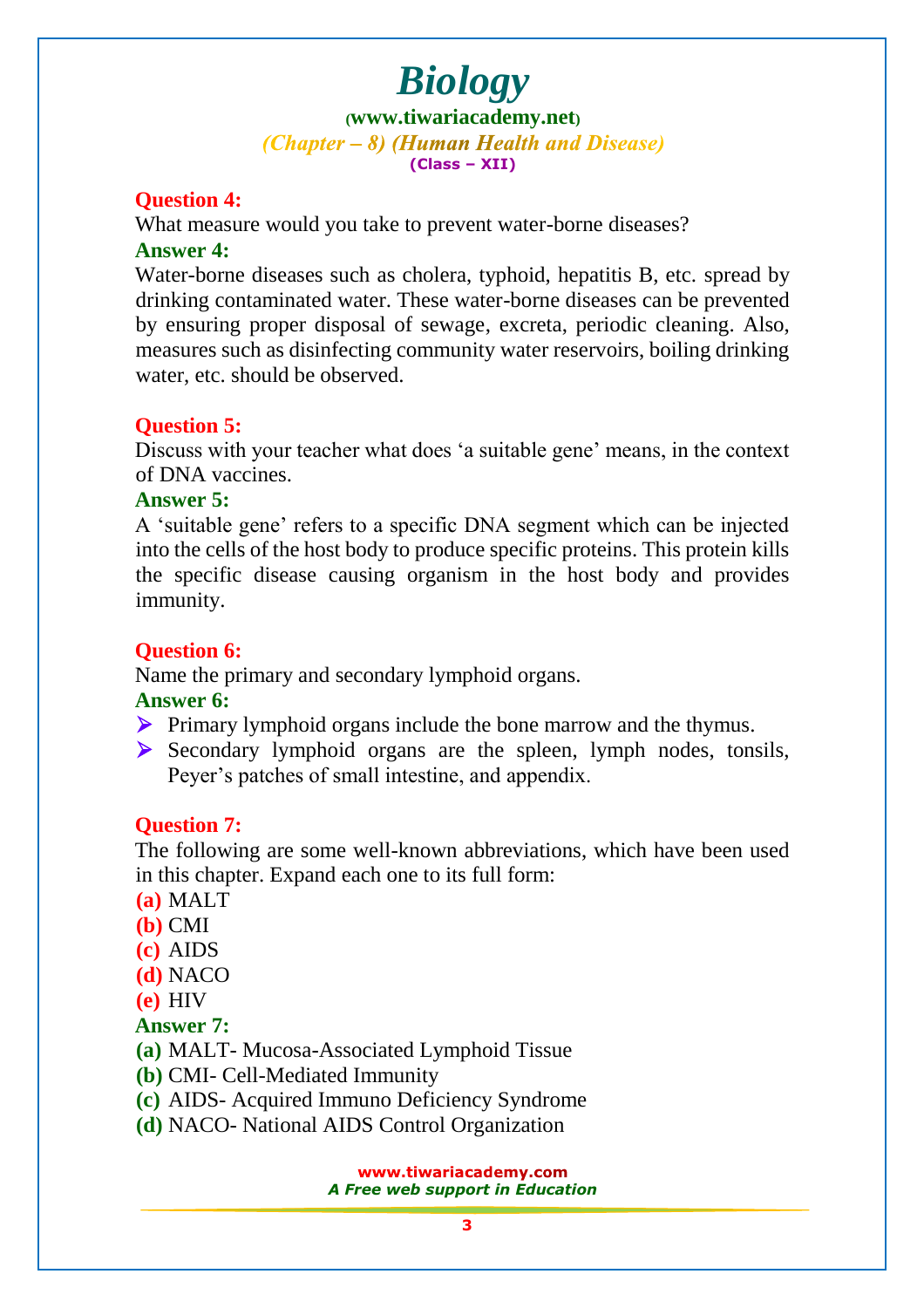### *Biology* (*Chapter – 8*) (*Human Health and Disease*) **(Class – XII)**

**(e)** HIV- Human Immuno Deficiency virus

#### **Question 8:**

Differentiate the following and give examples of each:

- **(a)** Innate and acquired immunity
- **(b)** Active and passive immunity

#### **Answer 8:**

#### **(a)** Innate and acquired immunity

|                         | <b>Innate immunity</b>                                                                     |                         | <b>Acquired immunity</b>                                                                                              |  |  |
|-------------------------|--------------------------------------------------------------------------------------------|-------------------------|-----------------------------------------------------------------------------------------------------------------------|--|--|
| 1.                      | It is a non-pathogen specific<br>type of defense mechanism.                                | 1.                      | It is a pathogen specific type of defense<br>mechanism.                                                               |  |  |
| 2.                      | It is inherited from parents and<br>protects the individual since<br>birth.                |                         | It is acquired after the birth of an<br>individual.                                                                   |  |  |
| 3.                      | operates by providing<br>It<br>barriers against the entry of<br>foreign infectious agents. | 3.                      | It operates by producing primary and<br>secondary responses, which are mediated<br>by B-lymphocytes and Tlymphocytes. |  |  |
| $\overline{\mathbf{4}}$ | It does not have a specific<br>memory.                                                     | $\overline{\mathbf{4}}$ | It is characterized by an immunological<br>memory.                                                                    |  |  |
|                         | (b) Active and passive immunity                                                            |                         |                                                                                                                       |  |  |
|                         | <b>Active immunity</b>                                                                     |                         | <b>Passive immunity</b>                                                                                               |  |  |

|                   | (D) ACTIVE and passive minimum                                                                                                   |  |                                                                                                                          |  |  |
|-------------------|----------------------------------------------------------------------------------------------------------------------------------|--|--------------------------------------------------------------------------------------------------------------------------|--|--|
|                   | <b>Active immunity</b>                                                                                                           |  | <b>Passive immunity</b>                                                                                                  |  |  |
| 1.                | It is a type of acquired<br>immunity in which the<br>body produces its own<br>antibodies<br>against<br>disease causing antigens. |  | It is a type of acquired immunity in<br>which readymade antibodies are<br>transferred from one individual to<br>another. |  |  |
| 2.                | It has a long lasting effect.                                                                                                    |  | It does not have long lasting effect.                                                                                    |  |  |
| 3.                | It is slow. It takes time in<br>producing antibodies and<br>giving responses.                                                    |  | It is fast. It provides immediate<br>relief.                                                                             |  |  |
| $\boldsymbol{4.}$ | Injecting microbes through<br>vaccination inside<br>the<br>body is an example of<br>active immunity.                             |  | Transfer of antibodies present in<br>the mother's milk to the infant is<br>an example of passive immunity.               |  |  |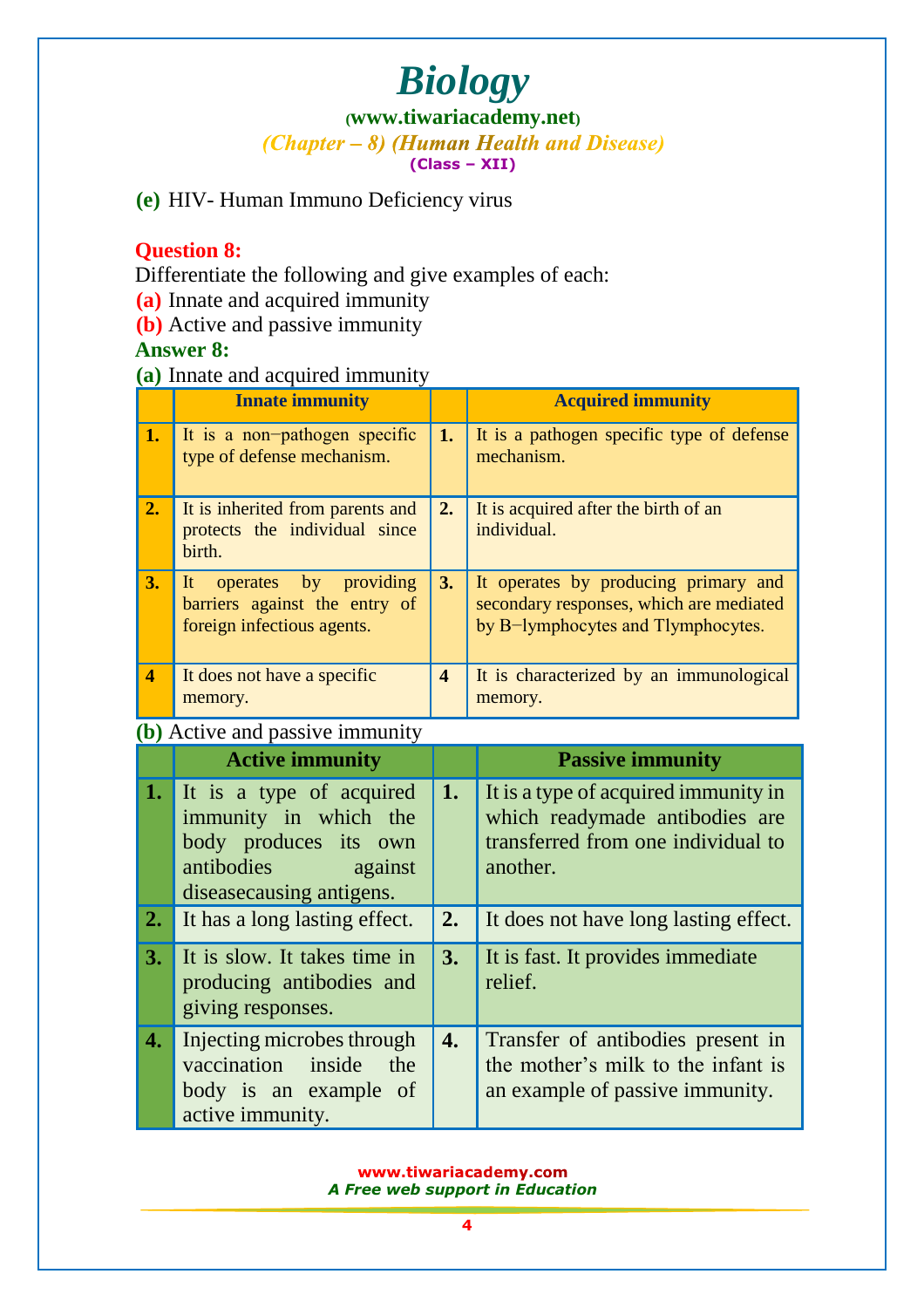### *Biology* **([www.tiwariacademy.net](http://www.tiwariacademy.net/))** (Chapter – 8) (Human Health and Disease) **(Class – XII)**

#### **Question 9:**

Draw a well-labelled diagram of an antibody molecule. **Answer 9:**



Structure of an antibody molecule

#### **Question 10:**

What are the various routes by which transmission of human immunodeficiency virus takes place?

#### **Answer 10:**

AIDS (Acqu[ired Immuno Deficiency Syndrome\) is](www.tiwariacademy.com) caused by the Human immunodeficiency virus (HIV).

It has the following modes of transmission:

- Unprotected sexual contact with an infected person.
- **Transfusion of blood from a healthy to an infected person.**
- Sharing infected needles and syringes.
- $\triangleright$  From an infected mother to a child through the placenta.

#### **Question 11:**

What is the mechanism by which the AIDS virus causes deficiency of immune system of the infected person?

#### **Answer 11:**

AIDS (Acquired Immuno Deficiency Syndrome) is caused by the Human immunodeficiency virus (HIV) via sexual or blood-blood contact. After entering the human body, the HIV virus attacks and enters the macrophages. Inside the macrophages, the RNA of the virus replicates with the help of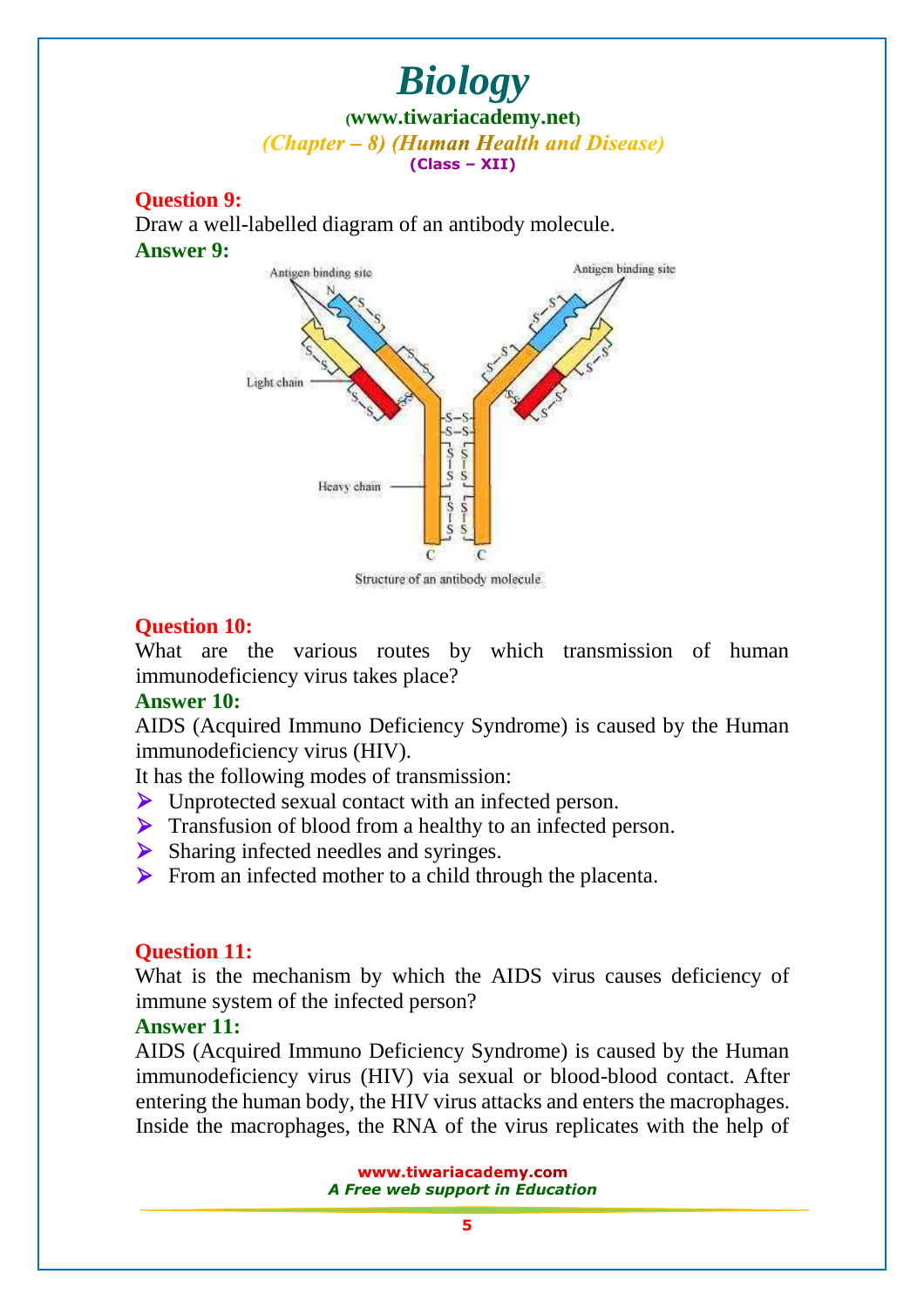### *Biology* **([www.tiwariacademy.net](http://www.tiwariacademy.net/))** (Chapter – 8) (Human Health and Disease) **(Class – XII)**

enzyme reverse transcriptase and gives rise to viral DNA. Then, this viral DNA incorporates into the host DNA and directs the synthesis of virus particles. At the same time, HIV enters helper T- lymphocytes. It replicates and produces viral progeny there. These newly formed progeny viruses get released into the blood, attacking other healthy helper Tlymphocytes in the body. As a result, the number of T-lymphocytes in the body of an infected person decreases progressively, thereby decreasing the immunity of a person.

#### **Question 12:**

How is a cancerous cell different from a normal cell? **Answer 12:**

|     | Normal cell                                                                                                                                              |    | <b>Cancerous cell</b>                                                                                                                              |
|-----|----------------------------------------------------------------------------------------------------------------------------------------------------------|----|----------------------------------------------------------------------------------------------------------------------------------------------------|
| 1.1 | Normal cells show<br>the<br>property of contact inhibition.<br>Therefore, when these cells<br>come into contact with other<br>cells, they stop dividing. |    | Cancerous cells lack the<br>property of contact inhibition.<br>Therefore, they continue to<br>divide, thereby forming a mass<br>of cells or tumor. |
| 2.  | They undergo differentiation<br>after attaining a specific<br>growth.                                                                                    | 2. | They do not undergo<br>differentiation.                                                                                                            |
|     | <b>3.</b> These cells remain confined at<br>a particular location.                                                                                       |    | These cells do not remain<br>confined at a particular<br>location. They move into<br>neighboring tissues and disturb<br>its function.              |

#### **Question 13:**

Explain what is meant by metastasis.

#### **Answer 13:**

The property of metastasis is exhibited by malignant tumors. It is the pathological process of spreading cancerous cells to the different parts of the body. These cells divide uncontrollably, forming a mass of cells called tumor. From the tumor, some cells get sloughed off and enter into the blood stream. From the blood stream, these cells reach distant parts of the body and therefore, initiate the formation of new tumors by dividing actively.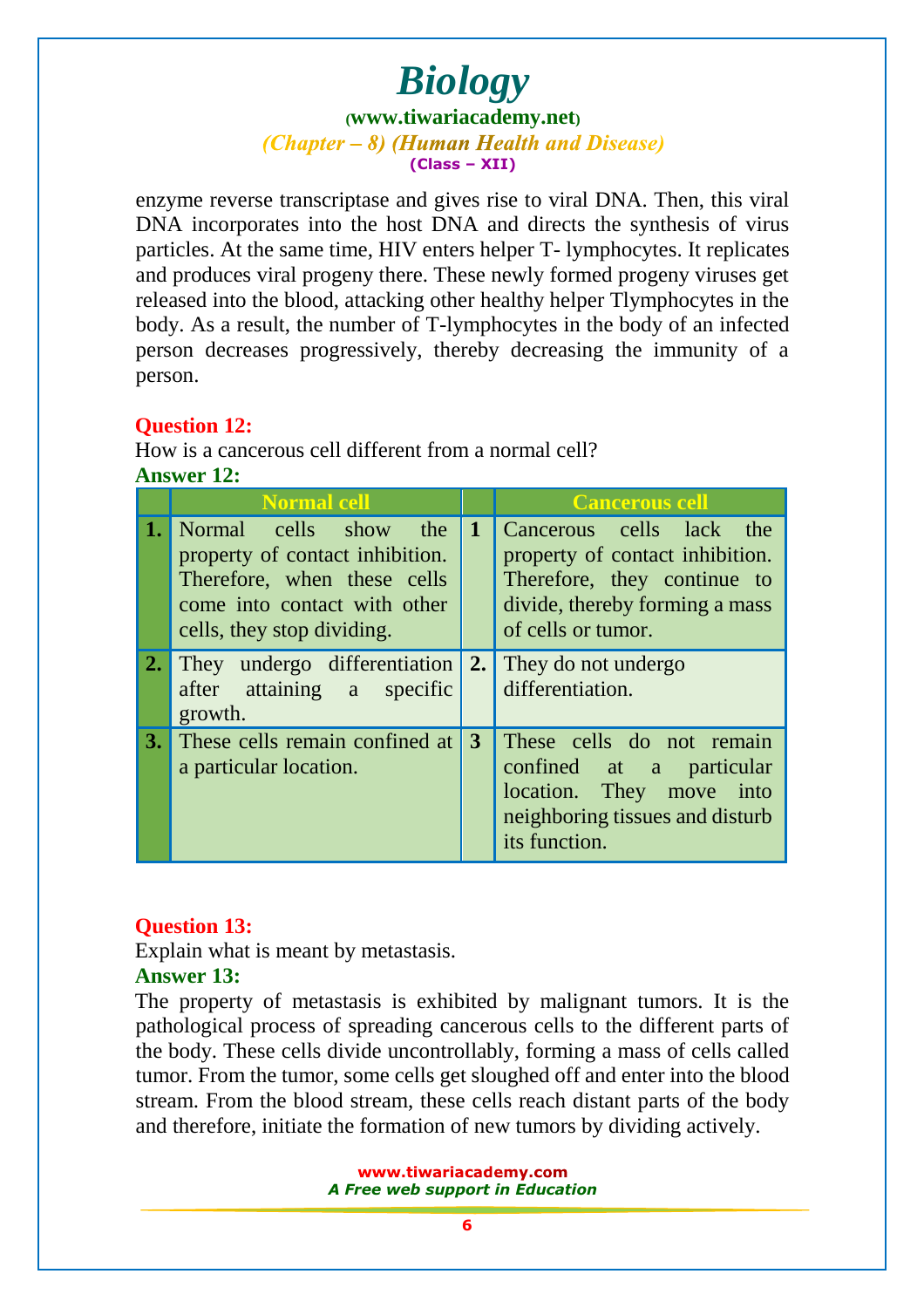**([www.tiwariacademy.net](http://www.tiwariacademy.net/))** (Chapter – 8) (Human Health and Disease) **(Class – XII)**

#### **Question 14:**

List the harmful effects caused by alcohol/drug abuse.

#### **Answer 14:**

Alcohol and drugs have several adverse effects on the individual, his family, and the society.

#### **Effects of alcohol:**

*Effects on the individual*: Alcohol has an adverse effect on the body of an individual. When an individual consumes excess alcohol, it causes damage to the liver and the nervous system. As a result, other symptoms such as depression**,** fatigue, aggression, loss of weight and appetite may also be observed in the individual. Sometimes, extreme levels of alcohol consumption may also lead to heart failure, resulting coma and death. Also, it is advisable for pregnant women to avoid alcohol as it may inhibit normal growth of the baby.

*Effects on the family*: Consumption of excess alcohol by any family member can have devastating effects on the family. It leads to several domestic problems such as quarrels, frustrations, insecurity, etc.

*Effects on the society*:

- $\triangleright$  Rash behavior
- $\triangleright$  Malicious mischief and violence
- **Deteriorating social network**
- $\sum$  Loss of interest in social and other activities

#### **Effects of drugs:**

An individual who is addicted to drugs creates problems not only for himself but also for his family.

*Effects on the individual*: Drugs have an adverse effect on the central nervous system of an individual. This leads to the malfunctioning of several other organs [of the body such as the kidney, liver, etc. The spread of H](www.tiwariacademy.com)IV is most common in these individuals as they share common needles while injecting drugs in their body. Drugs have long-term side effects on both males and females. These side effects include increased aggressiveness, mood swings, and depression

*Effects on the family and society*: A person addicted to drugs creates problems for his family and society. A person dependant on drugs becomes frustrated, irritated, and anti-social.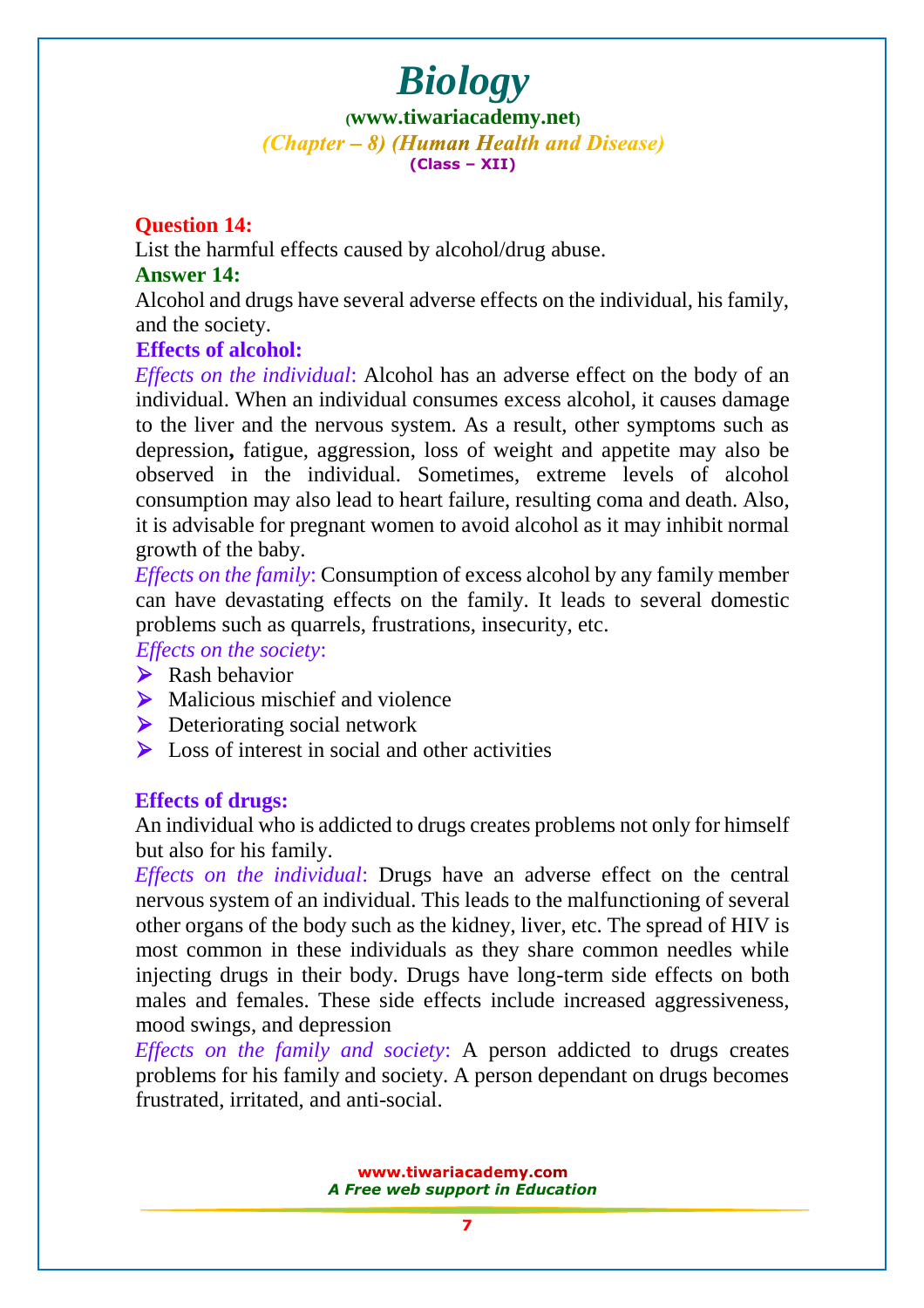**([www.tiwariacademy.net](http://www.tiwariacademy.net/))** (Chapter – 8) (Human Health and Disease) **(Class – XII)**

#### **Question 15:**

Do you think that friends can influence one to take alcohol/drugs? If yes, how may one protect himself/herself from such an influence?

#### **Answer 15:**

Yes, friends can influence one to take drugs and alcohol. A person can take the following steps for protecting himself/herself against drug abuse:

- Increase your [will power to stay away from alcohol a](www.tiwariacademy.com)nd drugs. One should not experiment with alcohol for curiosity and fun.
- $\triangleright$  Avoid the company of friends who take drugs.
- $\triangleright$  Seek help from parents and peers.
- $\triangleright$  Take proper knowledge and counselling about drug abuse. Devote your energy in other extra-curricular activities.
- Seek immediate professional and medical help from psychologists and psychiatrists if symptoms of depression and frustration become apparent.

#### **Question 16:**

Why is that once a person starts taking alcohol or drugs, it is difficult to get rid of this habit? Discuss it with your teacher.

#### **Answer 16:**

Drug and alcohol consumption has an inherent addictive nature associated with euphoria and a temporary feeling of well-being. Repeated intake of drugs increases the tolerance level of the body's receptors, leading to more consumption of drugs.

#### **Question 17:**

In your view what motivates youngsters to take to alcohol or drugs and how can this be avoided?

#### **Answer 17:**

Many factors are responsible for motivating youngsters towards alcohol or drugs. Curiosity, need for adventure and excitement, experimentation are the initial causes of [motivation. Some youngsters start cons](www.tiwariacademy.com)uming drugs and alcohol in order to overcome negative emotions (such as stress, pressure, depression, frustration) and to excel in various fields. Several mediums like television, internet, newspaper, movies etc. are also responsible for promoting the idea of alcohol to the younger generation. Amongst these